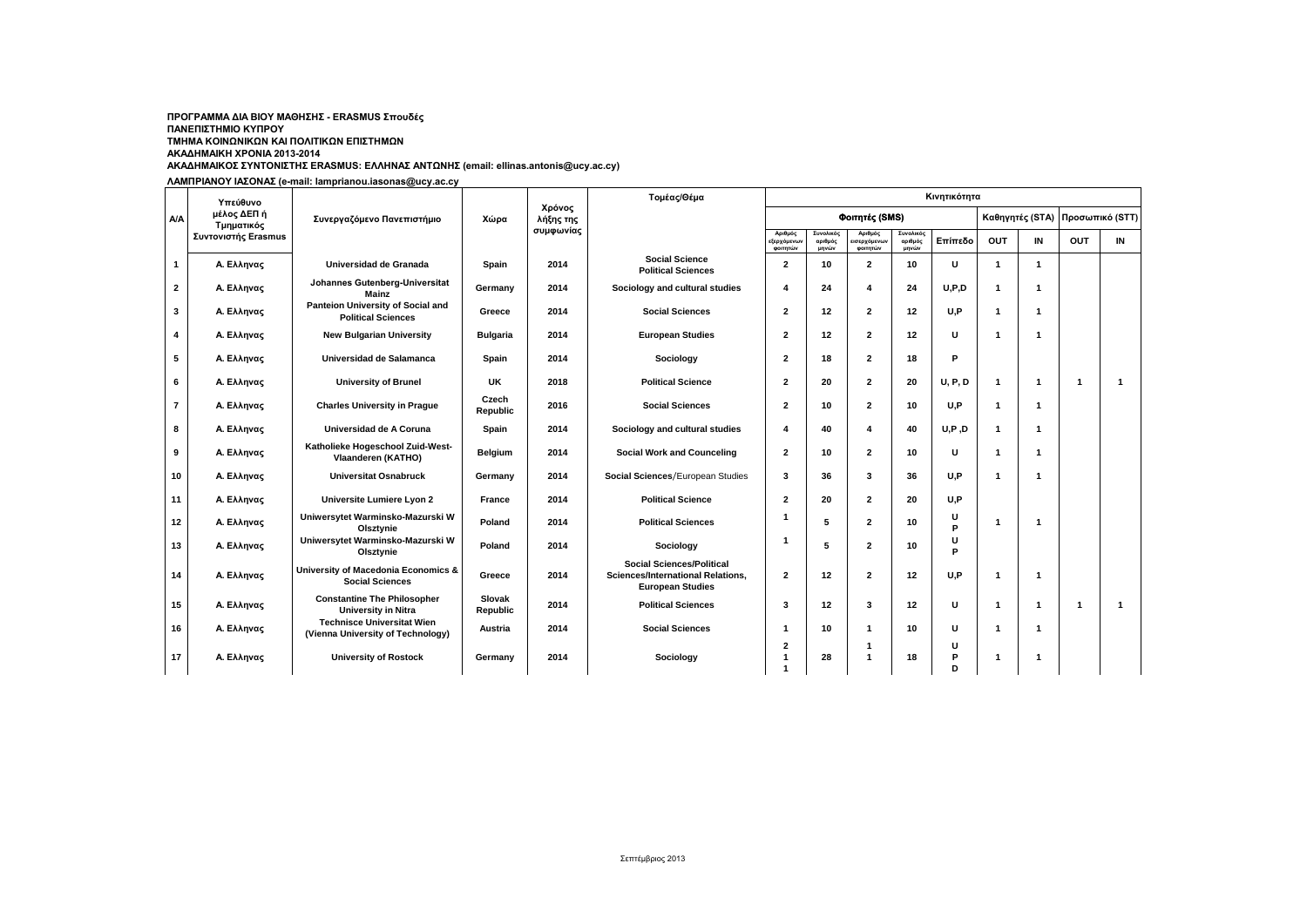## **ΑΚΑΔΗΜΑΙΚΟΣ ΣΥΝΤΟΝΙΣΤΗΣ ERASMUS: ΕΛΛΗΝΑΣ ΑΝΤΩΝΗΣ (email: ellinas.antonis@ucy.ac.cy) ΠΡΟΓΡΑΜΜΑ ΔΙΑ ΒΙΟΥ ΜΑΘΗΣΗΣ - ERASMUS Σπουδές ΠΑΝΕΠΙΣΤΗΜΙΟ ΚΥΠΡΟΥ ΤΜΗΜΑ ΚΟΙΝΩΝΙΚΩΝ ΚΑΙ ΠΟΛΙΤΙΚΩΝ ΕΠΙΣΤΗΜΩΝ ΑΚΑΔΗΜΑΙΚΗ ΧΡΟΝΙΑ 2013-2014**

**ΛΑΜΠΡΙΑΝΟΥ ΙΑΣΟΝΑΣ (e-mail: lamprianou.iasonas@ucy.ac.cy**

|     | Υπεύθυνο                  |                                                                                     |                   |                     | Τομέας/Θέμα                                                                                          | Κινητικότητα                                       |                      |                                                   |                      |         |                                           |                   |                 |    |
|-----|---------------------------|-------------------------------------------------------------------------------------|-------------------|---------------------|------------------------------------------------------------------------------------------------------|----------------------------------------------------|----------------------|---------------------------------------------------|----------------------|---------|-------------------------------------------|-------------------|-----------------|----|
| A/A | μέλος ΔΕΠ ή<br>Τμηματικός | Συνεργαζόμενο Πανεπιστήμιο                                                          | Χώρα              | Χρόνος<br>λήξης της |                                                                                                      |                                                    |                      | Φοιτητές (SMS)                                    |                      |         |                                           | Καθηγητές (STA)   | Προσωπικό (STT) |    |
|     | Συντονιστής Erasmus       |                                                                                     |                   | συμφωνίας           |                                                                                                      | Αριθμός<br>εξερχόμενων<br>φοιτητών                 | Συνολικός<br>αριθμός | Αριθμός<br><mark>εισερχόμενω</mark> ν<br>φοιτητών | Συνολικός<br>αριθμός | Επίπεδο | <b>OUT</b>                                | IN                | <b>OUT</b>      | IN |
| 18  | Α. Ελληνας                | <b>AGH University of Science and</b><br>Technology (Akademia Gorniczo-<br>Hutnicza) | Poland            | 2014                | <b>Social Sciences</b>                                                                               | $\overline{2}$                                     | μηνών<br>10          | $\overline{2}$                                    | μηνών<br>10          | U       | $\overline{\mathbf{1}}$                   | $\mathbf{1}$      |                 |    |
| 19  | Α. Ελληνας                | <b>University of Surrey</b>                                                         | UK                | 2014                | <b>Political Sciences/International</b><br><b>Relations</b><br>Law                                   | $\mathbf{1}$<br>3                                  | 9<br>18              | $\mathbf{1}$<br>5                                 | 9<br>30              | U       | $\overline{\mathbf{1}}$<br>-1             | -1<br>$\mathbf 1$ |                 |    |
| 20  | Α. Ελληνας                | Universite Francois Rabelais (Tours)                                                | <b>France</b>     | 2014                | <b>Political Science,</b><br><b>International Relations, European</b>                                | 3<br>3                                             | 18<br>18             | 3<br>3                                            | 18<br>18             |         | $\overline{\mathbf{1}}$<br>$\overline{1}$ | 1<br>$\mathbf 1$  |                 |    |
| 21  | Α. Ελληνας                | University of Bologna                                                               | Italy             | 2014                | <b>Political Science</b>                                                                             | 3                                                  | 18                   | 3                                                 | 18                   | U,P     | $\overline{\mathbf{1}}$                   | $\mathbf{1}$      |                 |    |
| 22  | Α. Ελληνας                | Adam Mickiewicz University of<br>Poznan                                             | Poland            | 2014                | Sociology                                                                                            | $\overline{2}$                                     | 10                   | $\mathbf{2}$                                      | 10                   | U       | $\overline{\mathbf{1}}$                   | -1                |                 |    |
| 23  | Α. Ελληνας                | <b>Metropolitan University Prague</b>                                               | Czech<br>Republic | 2014                | <b>International Relations, European</b><br><b>Studies</b>                                           | $\overline{2}$                                     | 12                   | $\mathbf{2}$                                      | 12                   | U, P, D | $\overline{\mathbf{1}}$                   | $\mathbf 1$       | $\overline{1}$  | 1  |
| 24  | Α. Ελληνας                | <b>University of Erfurt</b>                                                         | Germany           | 2014                | <b>Religious Studies</b><br><b>Social Sciences</b>                                                   | $\overline{2}$<br>$\overline{\mathbf{2}}$          | 24<br>24             | $\mathbf{2}$<br>$\mathbf{2}$                      | 24<br>24             | U, P, D | $\overline{\mathbf{1}}$                   | $\mathbf 1$       |                 |    |
| 25  | Α. Ελληνας                | Johann Wolfgang Goethe- Universitat<br>- Frankfurt am Main                          | Germany           | 2014                | <b>Cultural Anthropology</b><br><b>Social Sciences</b>                                               | $\overline{\mathbf{2}}$<br>$\mathbf{1}$            | 18                   | $\mathbf{2}$<br>$\mathbf{1}$                      | 18                   | U<br>P  | 1                                         | $\mathbf 1$       |                 |    |
|     | Α. Ελληνας                |                                                                                     |                   |                     | <b>Cultural Anthropology</b>                                                                         |                                                    |                      | $\mathbf{2}$<br>$\mathbf{1}$                      | 18                   | U<br>P  |                                           | -1                |                 |    |
| 26  | Α. Ελληνας                | Johann Wolfgang Goethe- Universitat<br>- Frankfurt am Main                          | Germany           | 2015                | <b>Social Science</b>                                                                                | $\mathbf{2}$                                       | 18                   | $\mathbf{2}$                                      | 18                   | U.P     |                                           |                   |                 |    |
| 27  | Α. Ελληνας                | <b>University of Peloponnese</b>                                                    | Greece            | 2014                | <b>Political Science</b>                                                                             | $\overline{2}$                                     | 12                   | $\overline{2}$                                    | 12                   | U       | $\overline{1}$                            | -1                |                 |    |
| 28  | Α. Ελληνας                | Universidad Complutense de Madrid                                                   | Spain             | 2014                | <b>Social Sciences</b>                                                                               | $\mathbf 1$                                        | 10                   | $\mathbf{1}$                                      | 10                   | U,P     | $\overline{\mathbf{1}}$                   | $\mathbf 1$       |                 |    |
| 29  | Α. Ελληνας                | <b>University of Crete</b>                                                          | Greece            | 2014                | <b>Political Science</b>                                                                             | $\mathbf 1$                                        | 10                   | $\mathbf{1}$                                      | 10                   | U, P, D | $\overline{\mathbf{1}}$                   | -1                |                 |    |
| 30  | Α. Ελληνας                | <b>University of Crete</b>                                                          | Greece            | 2014                | Sociology                                                                                            | $\mathbf{1}$                                       | 10                   | $\mathbf{1}$                                      | 10                   | U, P, D | $\overline{1}$                            | $\mathbf{1}$      |                 |    |
| 31  | Α. Ελληνας                | <b>Corvinus, University of Budapest</b>                                             | Hungary           | 2015                | <b>Social Sciences, Political Science</b>                                                            | $\overline{2}$                                     | 12                   | $\overline{2}$                                    | 12                   | U.P     | $\overline{1}$                            | $\mathbf{1}$      |                 |    |
| 32  | Α. Ελληνας                | Universytet Jagiellonski                                                            | Poland            | 2014                | <b>Social Sciences</b>                                                                               | 3                                                  | 30                   | 3                                                 | 30                   | U.P.D   | -1                                        | $\mathbf 1$       |                 |    |
| 33  | Α. Ελληνας                | Universitat Autonoma de Barcelona                                                   | Spain             | 2014                | <b>Political Sciences</b><br>Sociology                                                               | $\overline{\mathbf{2}}$<br>$\overline{\mathbf{2}}$ | 12<br>12             | $\mathbf{2}$<br>$\mathbf{2}$                      | 12<br>12             | U       |                                           |                   |                 |    |
| 34  | Α. Ελληνας                | University of Wales Institute Cardiff                                               | <b>UK</b>         | 2014                | <b>Social Sciences, Sociology</b>                                                                    | $\overline{2}$                                     | 12                   | $\overline{2}$                                    | 12                   | U.P.D   | $\overline{1}$                            | $\mathbf{1}$      |                 |    |
| 35  | Α. Ελληνας                | University of Eotvos Lorand                                                         | Hungary           | 2014                | <b>Social Sciences, Political Science</b>                                                            | $\overline{\mathbf{2}}$                            | 12                   | $\mathbf{2}$                                      | 12                   | U,P     | $\overline{1}$                            | -1                |                 |    |
| 36  | Α. Ελληνας                | University of the Aegean                                                            | Greece            | 2014                | Sociology and cultural studies                                                                       | $\overline{2}$                                     | 18                   | $\overline{2}$                                    | 18                   | U.P     | $\overline{\mathbf{1}}$                   | $\mathbf 1$       |                 |    |
| 37  | Α. Ελληνας                | Aristotle University of Thessaloniki                                                | Greece            | 2014                | <b>Political science and civics</b>                                                                  | 3                                                  | 18                   | 3                                                 | 18                   | U, P, D | 1                                         | $\mathbf 1$       |                 |    |
| 38  | Α. Ελληνας                | Panteion University of Social and<br><b>Political Sciences</b>                      | Greece            | 2014                | <b>International Law</b><br><b>International Relations, European</b><br><b>Studies, Area Studies</b> | $\overline{2}$                                     | 10                   | $\mathbf{2}$                                      | 10                   | U       | $\overline{1}$                            | $\mathbf 1$       | $\overline{1}$  | 1  |